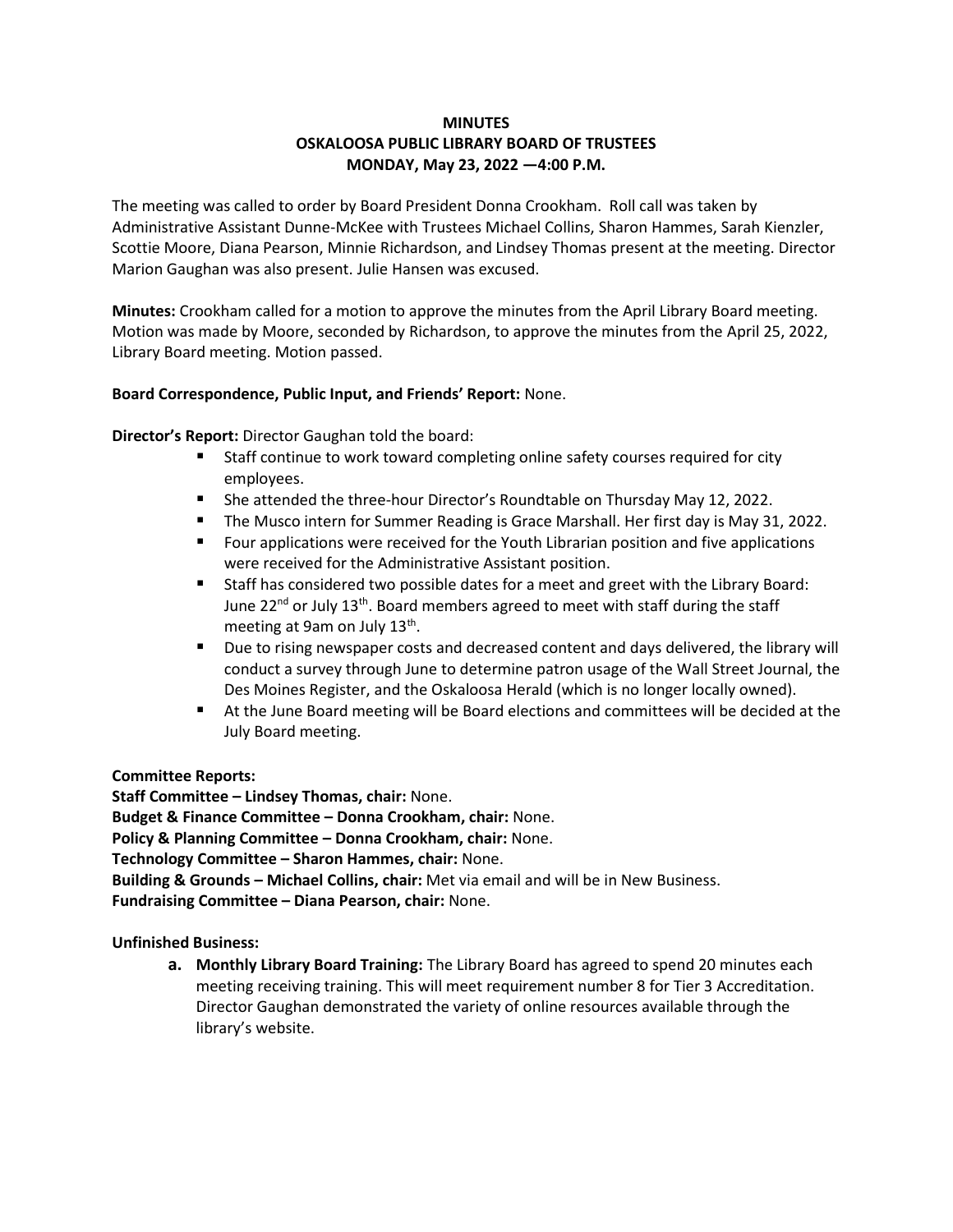## **New Business – Consent Agenda:**

**All items appearing on the Consent Agenda are considered routine by the Library Board and shall be enacted by one motion. If discussion is desired, that item shall be removed, discussed separately and approved by a separate motion by the Library Board.**

- **a. Approval of MidAmerican Invoice(s):** The May invoices for utilities and for the Reading Garden meter totals \$2,160.33 and is to be paid from the General Fund, line 6371.
- **b. Approval of AirCon Invoice:** Remaining balance for replacement of A/C Unit #1. A total of \$8,627.00 is to be paid from the General Fund, line 6727.
- **c. Approval of AirCon Invoice:** Quarterly invoice for preventative maintenance. A total of \$1,482.00 is to be paid from the Library Maintenance Fund, line 6490.
- **d. Approval of ProQuest Invoice:** Annual invoice for Genealogy Databases, Heritage Quest and Ancestry (Library Edition), with a total of \$3,175.04 to be paid from the General Fund, line 6419.
- **e. Approval of GlowForge Invoice:** Invoice for Glowforge unit for Makerspace Lab, a CIP for FY 21/22. A total of \$7,790.00 is to be paid from the Memorial Fund, line 6727.

Motion was made by Collins, seconded by Moore, to approve the Consent Agenda. Motion passed.

## **New Business – Regular Agenda:**

- **a. Native Landscape Pollinator Garden Proposal Presentation:** Myriam Lafreniere-Landry, Muchakinock Creek Watershed Coordinator from the Mahaska County SWCD, gave a presentation on proposing adding a demonstration pollinator/native planting to the Reading Garden. She detailed the benefits and details of gardening with native plants, a cost-estimate and timeline for planting 5,000 square feet, as well as maintenance, potential partner roles, and additional sources of funds. Photos of successful plantings were distributed and there was discussion on potential sizes and uses of such a garden.
- **b. Approval or Denial of Native Landscape Pollinator Proposal:** Trustees discussed the possibility of adding a Native Landscape Pollinator Garden section to the Reading Garden and what size such a planting should be. Director Gaughan noted that part of the preexisting Reading Garden plan included a garden section while reserving green space for program usage.

Motion was made by Pearson, seconded by Kienzler, to investigate the pollinator garden idea in the Reading Garden. Motion passed.

**c. Approval of iRead Invoice:** This invoice is for Summer Reading supplies such as lanyards, kids' bags, teen/adult bags, banners, posters, etc. The Friends of the Library have previously donated funds in the amount of \$1,039.30 to the Library Summer Reading fund to cover the cost of this invoice.

Motion was made by Hammes, seconded by Moore, to approve the iRead invoice. Motion passed.

**d. Approval of Annual Pay Increase for Part-time Library Staff for FY 22/23:** The Director is requesting the approval of an annual 2% increase for all part-time staff at the Library. The 2% increase is the same annual increase all full-time staff will receive on July 1, 2022.

Motion was made by Moore, seconded by Pearson, to approve the annual pay increase for part-time Library staff. Motion passed.